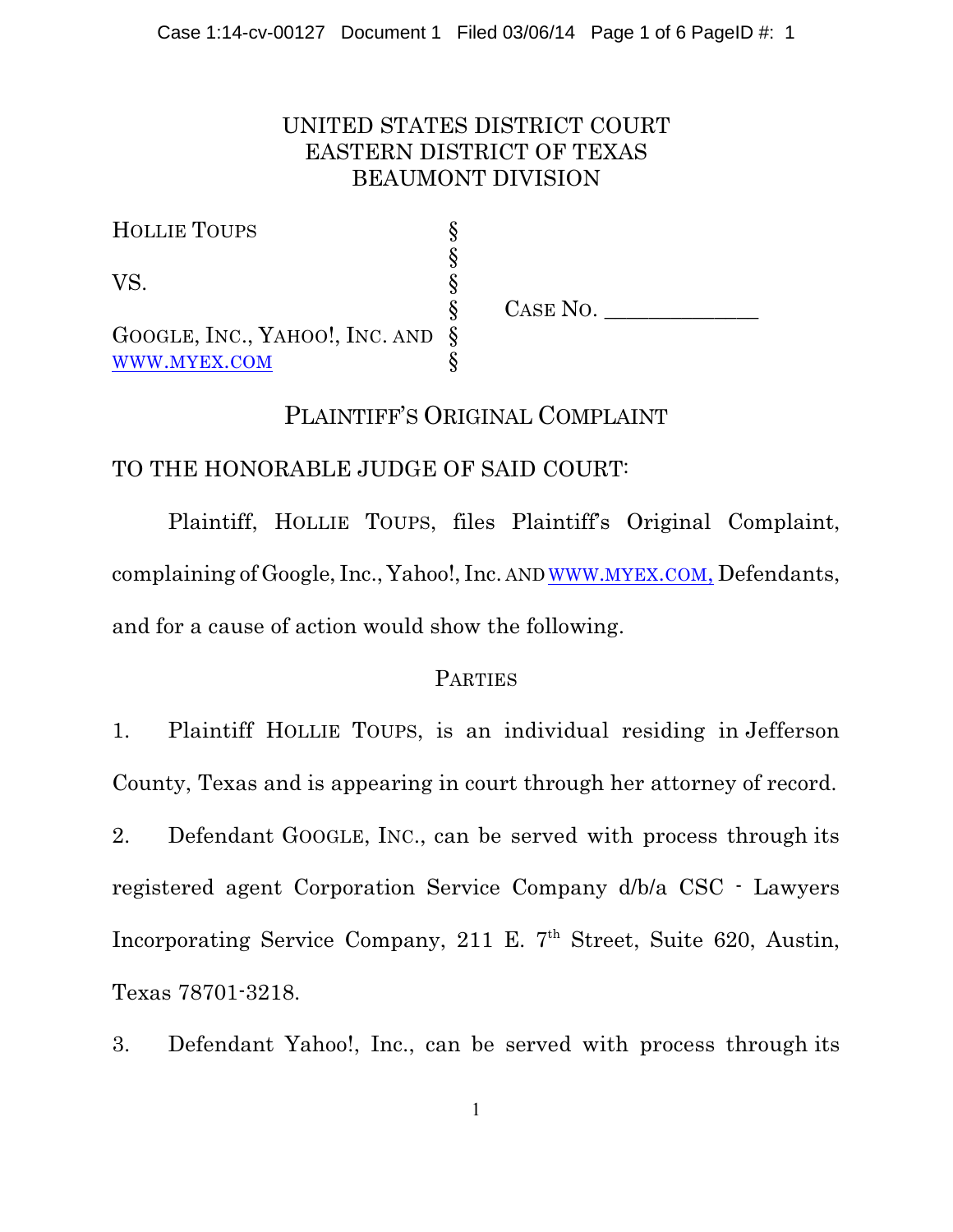registered agent C T Corporation System, 1999 Bryan Street, Suite 900, Dallas, Texas 75201-3136.

4. Defendant WWW.[MYEX](http://www.myex.com,).COM, can be served with process through Websolutions Netherlands BV, Attn: Legal Department, Singel 850, 1017 AZ Amsterdam, The Netherlands.

#### JURISDICTION AND VENUE

5. This Court has jurisdiction over this matter pursuant to federal question jurisdiction, 28 U.S.C. §§ 1331. Venue is proper in this district and division of federal court.

#### FACTS AND CAUSES OF ACTION

6. This is a lawsuit brought pursuant to the United States copyright act of 1976, 17 U.S.C. §§ 101-810, as amended. The Plaintiff Hollie Toups ("Toups") is the victim of what is called "revenge porn" websites, [www.texxxan.com](http://www.texxxan.com) and [www.texxxans.com.](http://www.texxxans.com.) Ms. Toups and other plaintiffs filed suit in Orange County, state court against these websites in Cause No. D-130,018-C. Toups was successful in obtaining a temporary injunction shutting down these websites up until the time of trial. Toups is seeking a permanent injunction to seek the permanent shutdown of these websites.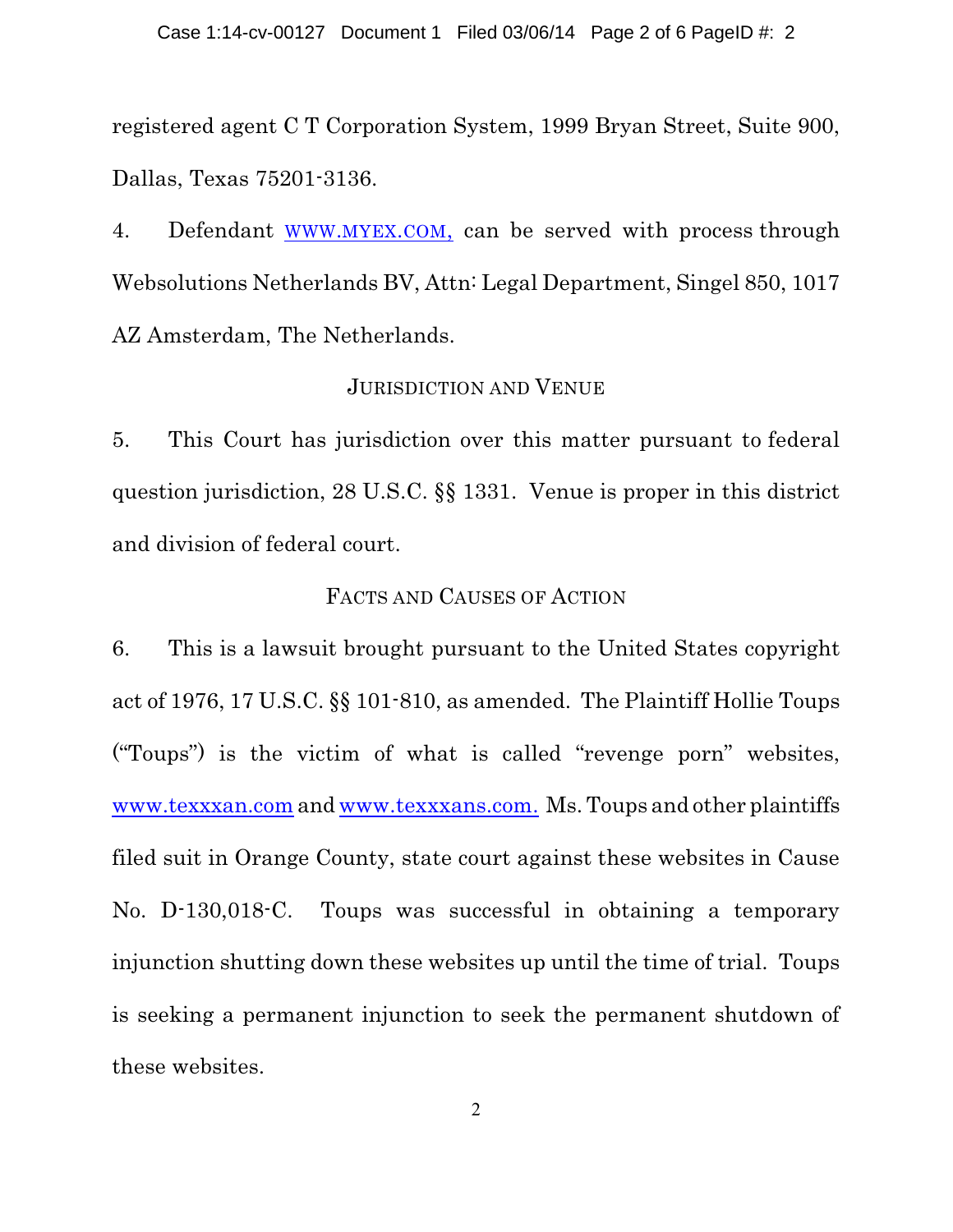7. Although Toups has pursued state court remedies against these two  $(2)$  websites, the Defendants in this matter continue to host and/or provide links to photographs of Toups that she has copyrighted pursuant to the Copyright Act. Toups has provided proper notice to each of these Defendants, requesting that they take down all links that would show these copyrighted photos, and all images showing these copyrighted images. All of the Defendants refuse to do so, despite receiving proper notice and a demand to do so. Accordingly, Toups is bringing this lawsuit in order to seek damages for each of the Defendants' breach of her copyrighted images, as well as a permanent injunction requiring these Defendants to no longer breach her copyright by hosting these images and providing links that would show these images.

8. Toups brings this lawsuit under Section 102 of the Copyright Act, and would show the Court that copyright protection extends to Toups' images and/or the images on the links that are being hosted by these Defendants and this website at issue. Section 102 of the Act defines work or authorship to include pictorial, graphic or other works, that include the images at issue. Under Section 106 of the Copyright Act, Toups has exclusive rights and exclusive use of these images as the copyright holder,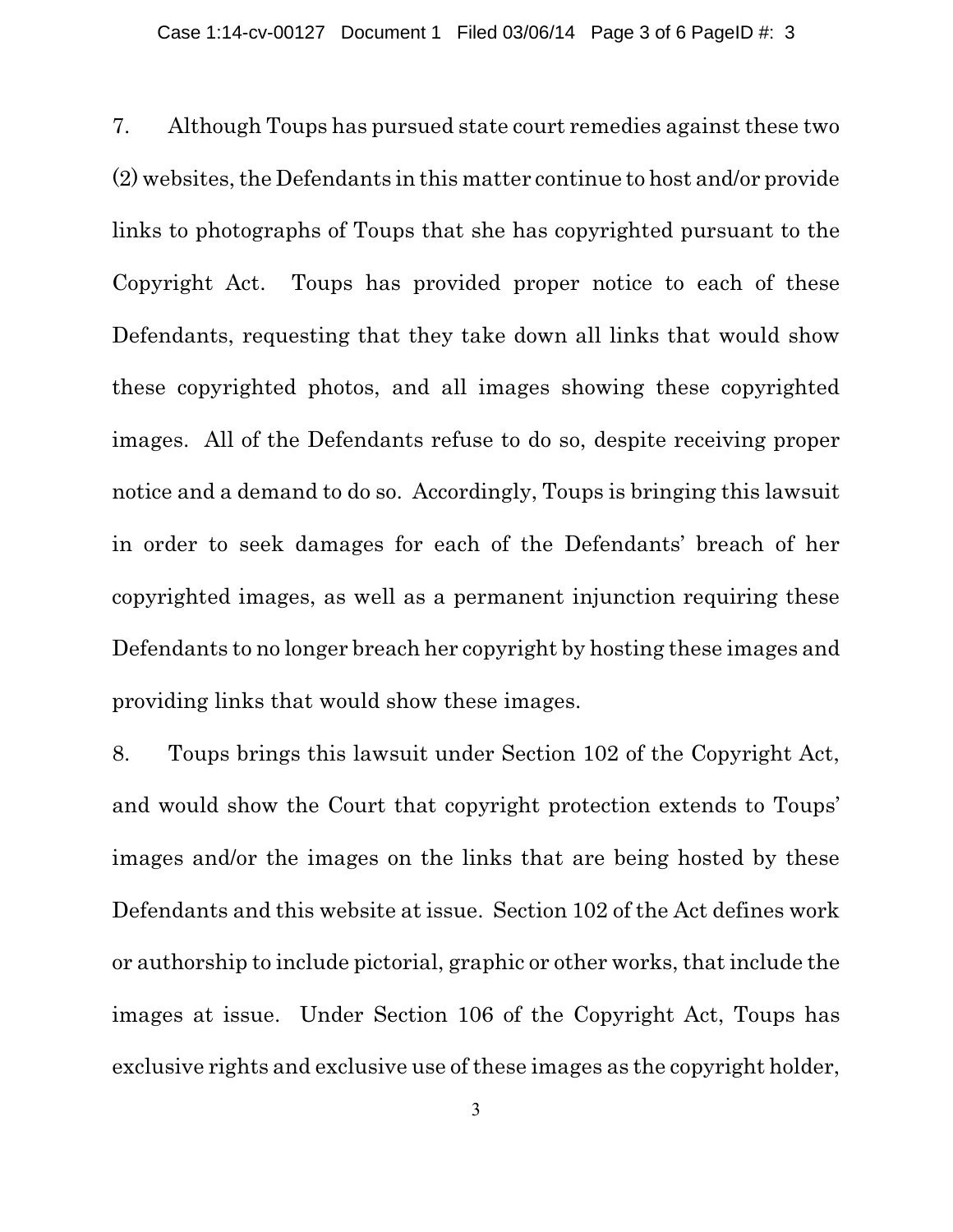which includes the right to copy, distribute or display any and all of these works. Further, the Defendants cannon avail themselves of a "fair use" defense under Section 107 of the Copyright Act. This defense is not applicable, because under the Fair Use Doctrine a copyrighted work is not subject to a copyright infringement lawsuit only if its use is for such things as teaching, scholarship, research or news reporting. The hosting of Toups' copyrighted images do not fall within the purview of this affirmative defense.

9. Accordingly, Toups requests that this Court enforce her copyrights. Toups is suing each of these Defendants for breach of copyright, and seeks to recover all of her actual or compensatory damages, a permanent injunction prohibiting each and all of these Defendants from displaying her copyrighted images at issue, or hosting a link that contains her images at issue, and all other relief that Toups can obtain pursuant to the Copyright Act.

10. Pursuant to statute, 17 U.S.C. § 505, Toups also seeks to recover all of her reasonable and necessary attorneys' fees, costs and expenses incurred in prosecuting this cause of action.

4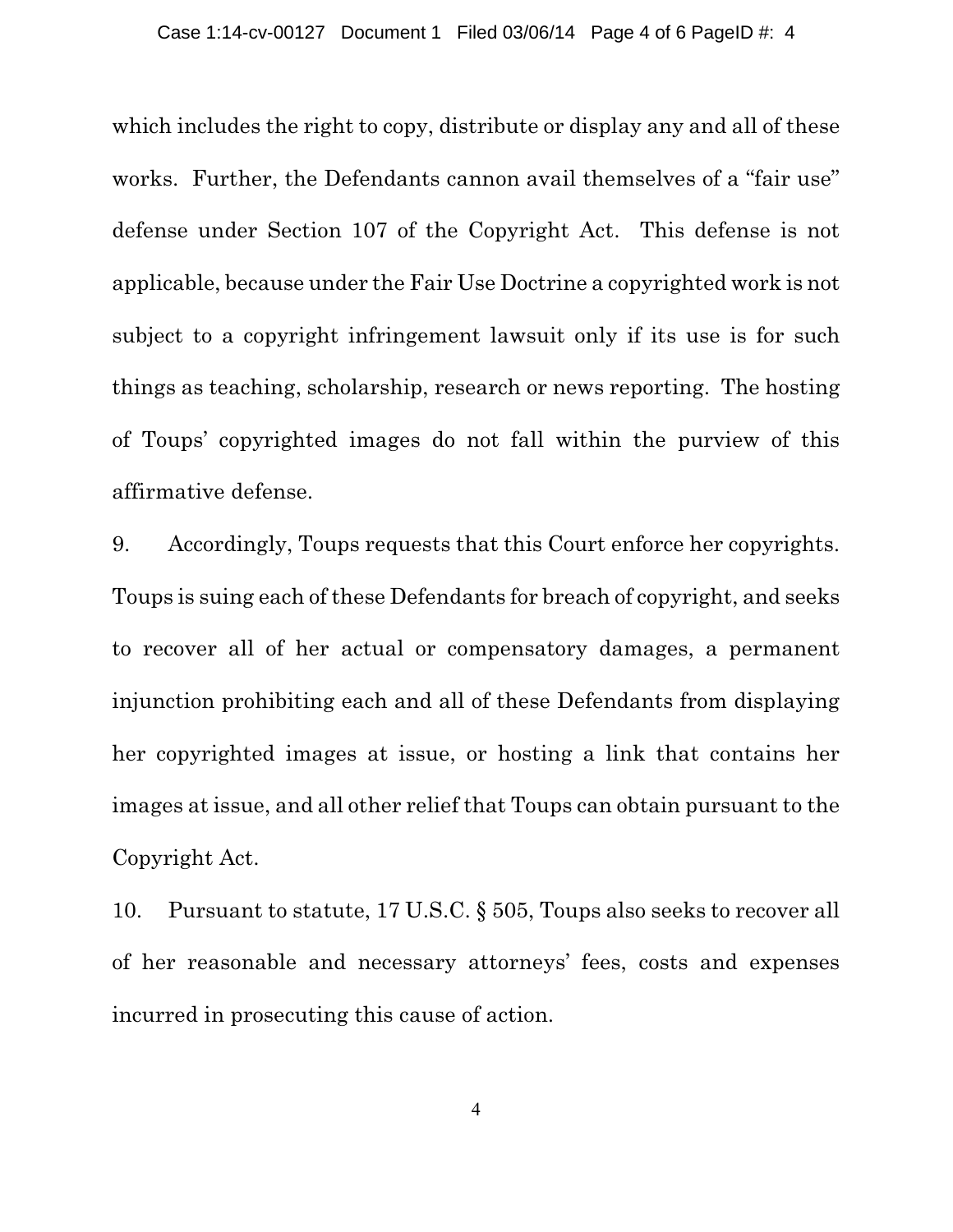WHEREFORE, PREMISES CONSIDERED, Plaintiff requests that Defendants be cited to appear and answer herein. Plaintiff requests that she obtain a Judgment against all Defendants, jointly and severally, for all her compensatory damages. Plaintiff also requests that she recover permanent injunctive relief against each Defendant in this case. Plaintiff also requests that she recover all her reasonable and necessary attorneys' fees, court costs and expenses. Finally, Plaintiff requests such other and further relief, at law or in equity, to which she may show herself to be justly entitled.

Respectfully submitted,

*/s/ John S. Morgan*  JOHN S. MORGAN TBA#14447475 Morgan Law Firm 2175 North Street, Suite 101 Beaumont, Texas 77701 (409) 239-5984 (409) 835-2757 facsimile [jmorgan@jsmorganlaw.com](mailto:jmorgan@jsmorganlaw.com) Attorney for Plaintiff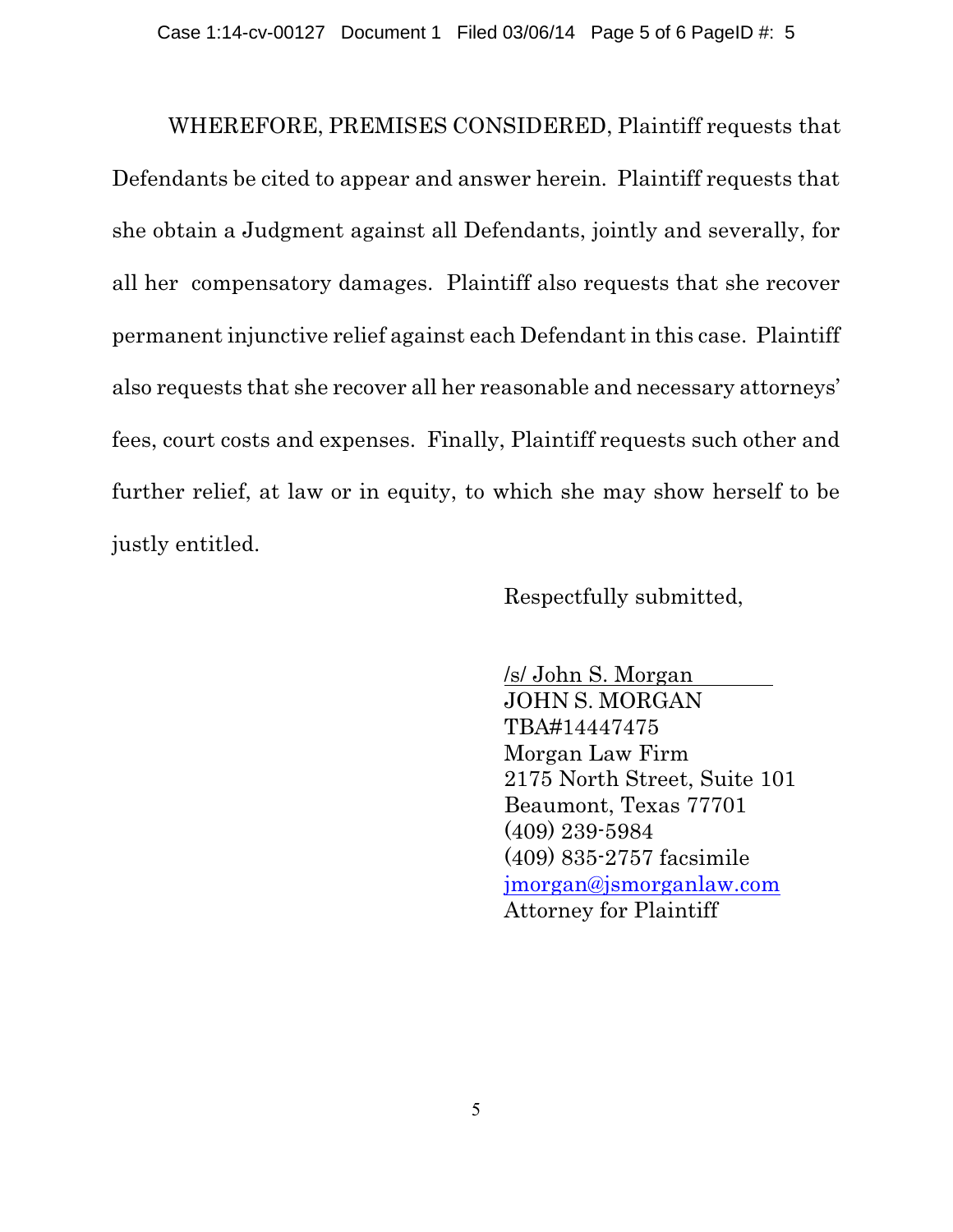Case 1:14-cv-00127 Document 1 Filed 03/06/14 Page 6 of 6 PageID #: 6

# JURY DEMAND

Plaintiff herein hereby requests a trial by jury.

*/s/ John S. Morgan*  JOHN S. MORGAN